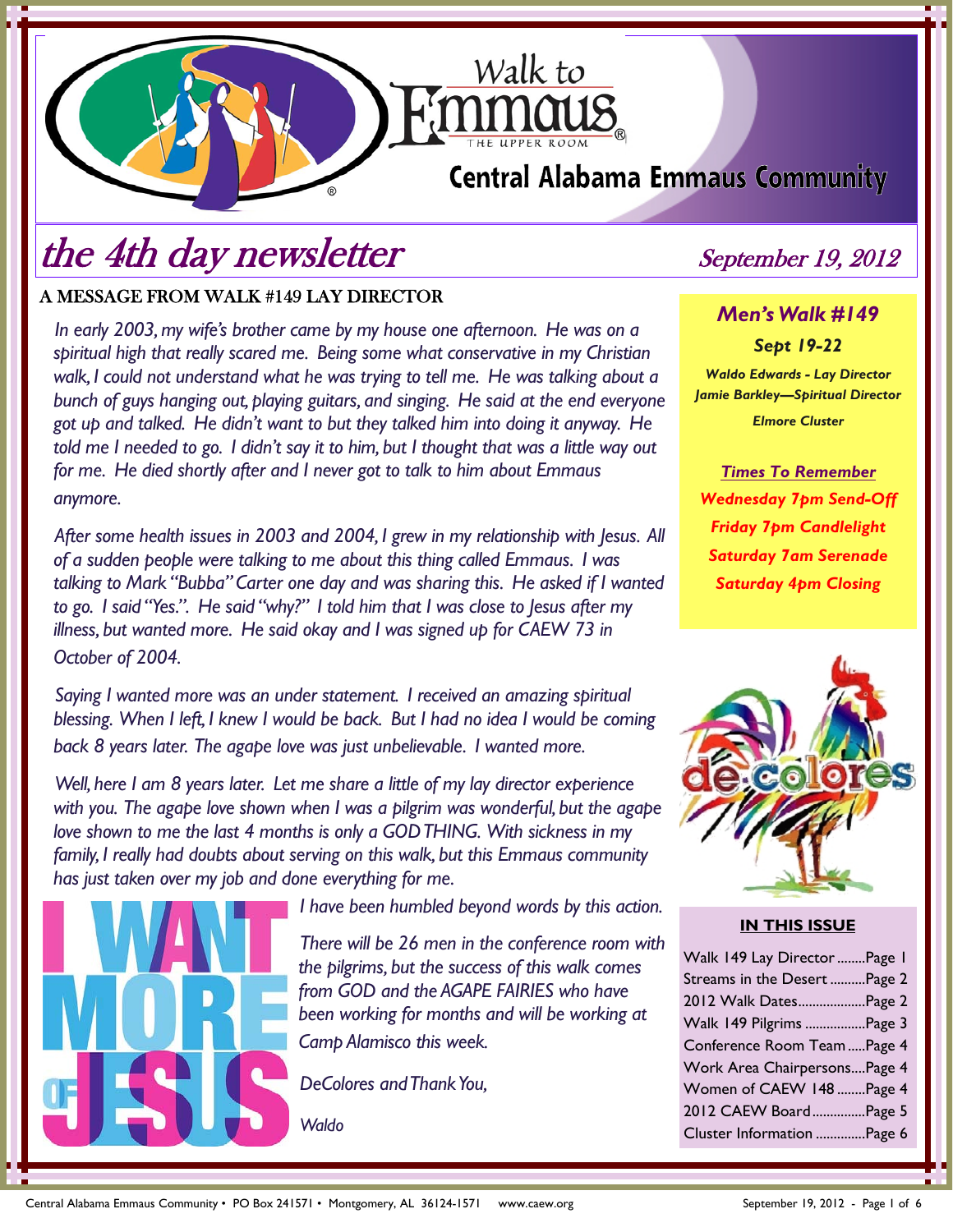

## **Faith Triumphs**

*"Under hopeless circumstances he hopefully believed" (Rom. 4:18). (Weymouth)*

Abraham's faith seemed to be in a thorough correspondence with the power and constant faithfulness of Jehovah. In the outward circumstances in which he was placed, he had not the greatest cause to expect the fulfillment of the promise. Yet he believed the Word of the Lord, and looked forward to the time when his seed should be as the stars of heaven for multitude.

O my soul, thou hast not one single promise only, like Abraham, but a thousand promises, and many patterns of faithful believers before thee: it behooves thee, therefore, to rely with confidence upon the Word of God. And though He delayeth His help, and the evil seemeth to grow worse and worse, be not weak, but rather strong, and rejoice, since the most glorious promises of God are generally fulfilled in such a wondrous manner that He steps forth to save us at a time when there is the least appearance of it.

\*\*\*

He commonly brings His help in our greatest extremity, that His finger may plainly appear in our deliverance. And this method He chooses that we may not trust upon anything that we see or feel, as we are always apt to do, but only upon His bare Word, which we may depend upon in every state. --C. H. Von Bogatzky

\*\*\*

Remember it is the very time for faith to work when sight ceases. The greater the difficulties, the easier for faith; as long as there remain certain natural prospects, faith does not get on even as easily as where natural prospects fail. - -George Mueller

*Streams in The Desert ~ Daily Devotional for Sept 19, 2012 from Crosswalk.com*

# Sign Up For Emmaus Prayer Vigils

To sign up for a prayer vigil for Emmaus Walks locally and around the world go to:

## **http://www.3dayol.org**

click on the walk number on the schedule and look for sign up information.

## Community Prayer Requests **http://www.caew.org**

## 2012 Walk Dates to Remember

Women's Walk #150 Oct 17-20 Lynn Mitchell - Lay Director Mike Wells—Spiritual Director Lake Martin Cluster

For additional Emmaus and Chrysalis information and updates, periodically refer to our website at **WWW.Caew.org** Remember, God equips & gives you the means & strength you need to serve, and bring others to Christ.



**"Then the two from Emmaus told their story of how Jesus had appeared to them as they were walking along the road, and how they had recognized him as he was breaking the bread."** 

**Luke 24:35 (NLT)** 



**Agape Needs: 65 of each item for All Walks**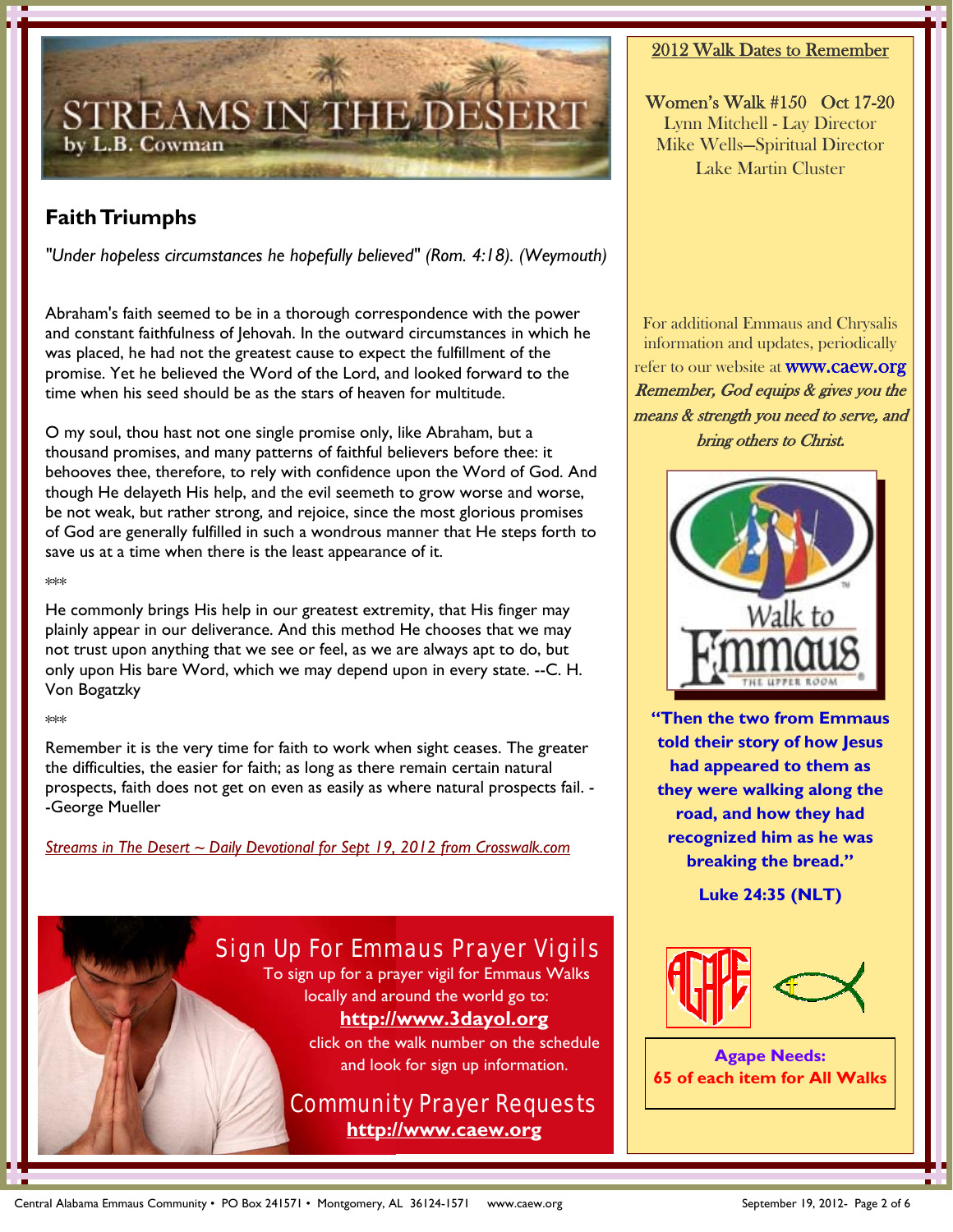# Pilgrims of Men's Walk #149

|                | <b>PILGRIM</b> | <b>CITY</b>  | <b>ST</b> | <b>CHURCH</b>                | SPONSOR(S)    |                 |
|----------------|----------------|--------------|-----------|------------------------------|---------------|-----------------|
| Johnny         | <b>Brown</b>   | Deatsville   |           | AL Cains Chapel UMC          | Susan         | Beeson          |
| Donald         | Carroll        | Prattville   |           | AL Mt. Zion Church           | Glenn         | Kinard          |
| Trey           | Causey         | Montgomery   |           | AL Frazer UMC                | Patrick       | Sweeney         |
| Park           | Chappelle      | Selma        |           | AL Crosspoint                | Will          | Holley          |
| Allen          | Colin          | Wetumpka     |           | AL Wetumpka UMC              | Penny & Wayne | Colin           |
| Art            | Dixon          | Montgomery   |           | AL Frazer UMC                | Gary          | Weaver          |
| Donald         | Dumas          | Cusseta      |           | AL Pine Grove Church         | Richard       | Newton          |
| Richard        | Duncan         | Jacksons Gap |           | AL River of Life             | Carolyn       | Mobley          |
| Scot           | Escaravage     | Prattville   |           | AL Trinity UMC               | Jack          | Moyer           |
| Andrew         | Evans          | Pike Rd      |           | AL Woodland UMC              | George        | Evans           |
| Jon            | Gilliland      | Greenville   |           | AL Antioch East Baptist      | Brad & Kathy  | Jones           |
| Jonathan       | Goode          | Marion       |           | AL Marion Presbyterian       | David         | Milton          |
| Jason          | Hall           | Montgomery   |           | AL Frazer UMC                | Charles       | Hall            |
| Rick           | Hall           | Camp Hill    |           | <b>AL</b> Sandy Creek        | Dru           | Mattox          |
| Michael        | Hayes          | Auburn       |           | AL Pine Grove                | Kimberly      | Rutledge        |
| David          | Hutto          | Alex City    |           | AL Hillabee Baptist          | Dru           | <b>Mattox</b>   |
| Tim            | Kelly          | Franklin     |           | TN First Presbyterian Church | Tom           | Hunt            |
| Robert         | Manning        | Montgomery   |           | AL Frazer UMC                | Carrol        | Jeffcoat        |
| Franklin       | Mixon          | Greenville   |           | AL Antioch East Baptist      | Brad & Kathy  | Jones           |
| Joe            | Moreau         | Montgomery   |           | AL Rigby St. Baptist         | Mack          | Terrell         |
| <b>Brennan</b> | Nedley         | Selma        |           | AL First Presbyterian Church | David         | Hagood          |
| Chris          | Newton         | Clanton      |           | AL Clanton Church of God     | Benjie        | Abbott          |
|                | Josh Phillips  | Montgomery   |           | AL Frazer UMC                |               | Jared Shipp     |
| Charles        | Prochazka      | Prattville   |           | AL Trinity UMC               | John          | Courson         |
| Craig          | Rapp           | Tallassee    |           | AL Mulder UMC                | <b>Troy</b>   | Maxwell         |
| Mark           | Redden         | Montgomery   |           | <b>AL</b> Eastmont Baptist   | Deborah       | Messick         |
| Keith          | Robinson       | McKenzie     |           | AL Bower Memorial            | Brad & Kathy  | Jones           |
| Danny          | Rye            | Prattville   |           | AL Trinity UMC               | David         | <b>Mullins</b>  |
| Ralph          | Smith          | Montgomery   |           | AL Landmark Church of Christ | Jeff          | Lindsey         |
| Neal           | Vinson         | Clanton      |           | AL Grace Fellowship          | David         | Milton          |
| Kerry          | Waggoner       | Greenville   |           | AL Antioch East Baptist      | Brad & Kathy  | Jones           |
| James          | Weafer         | Wetumpka     |           | AL Frazer UMC                | Josh          | Partin          |
| Stephen        | Williams       | Millbrook    |           | AL Victory Baptist           | Tyler         | Hill            |
| Allen          | Winn           | Greenville   |           | AL Southside Baptist         | Brad & Kathy  | Jones           |
| Robert         | Wynn           | Millbrook    |           | AL Trinity UMC               | Elaine        | Thornton-Kinard |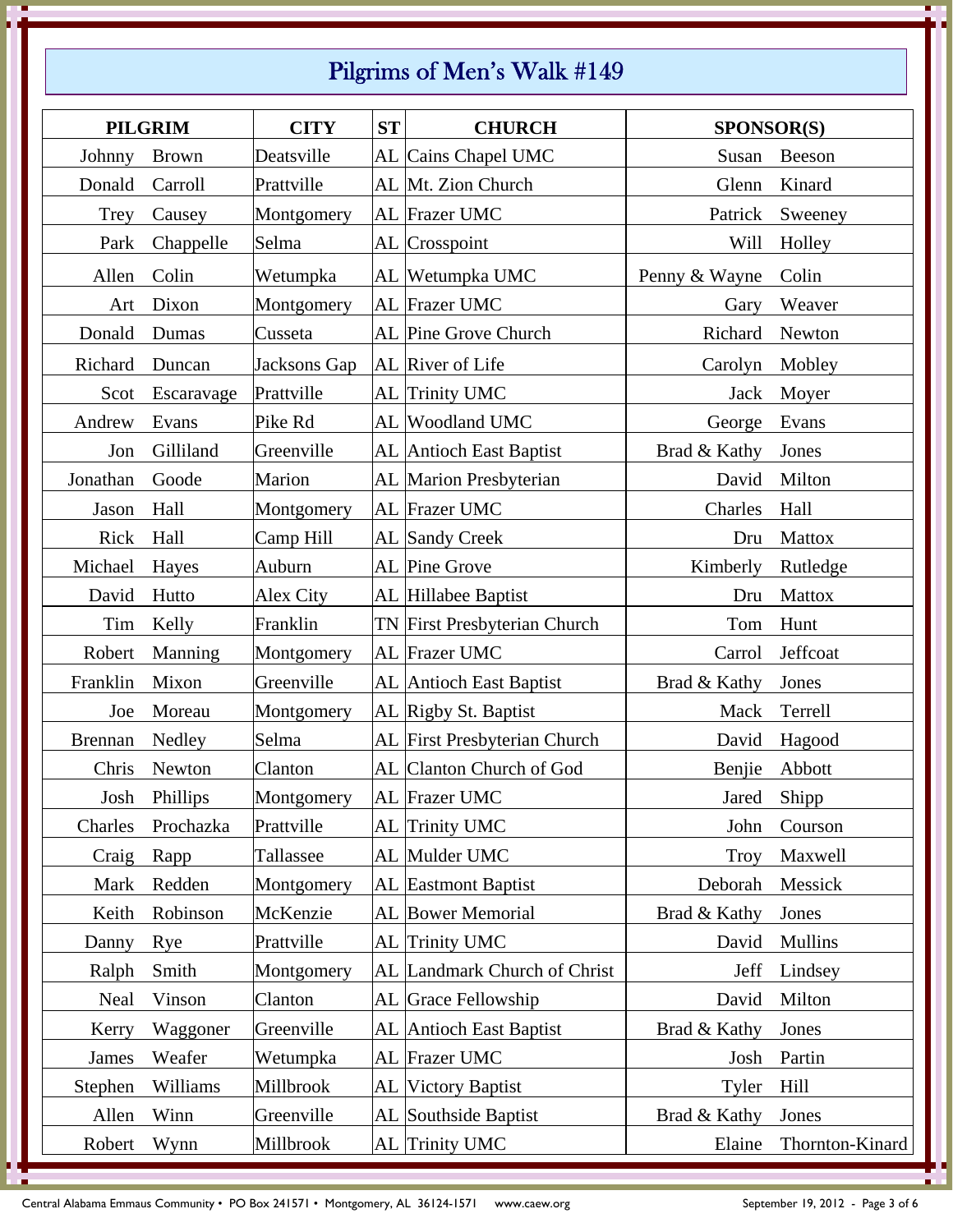## Conference Room - Men's Walk #149 Work Areas - Men's Walk #149

| Lay Director                         | <b>Waldo Edwards</b>     |
|--------------------------------------|--------------------------|
| <b>Assistant Lay Directors</b>       | <b>Jimmy Aulner</b>      |
|                                      | <b>Greg Fields</b>       |
|                                      | <b>Darrell Pearson</b>   |
| <b>Spiritual Director</b>            | Rev. Jamie Barkley       |
| <b>Assistant Spiritual Directors</b> | Shane Dye                |
|                                      | <b>Neil Epler</b>        |
|                                      | <b>David Mullins</b>     |
|                                      | <b>Milton Newton</b>     |
| Music                                | <b>Gary Harris</b>       |
|                                      | <b>Phillip McWhorter</b> |
| Media                                | <b>Richard Spencer</b>   |
| <b>Table Leaders</b>                 | <b>Bert Beers</b>        |
|                                      | Rishi Rajan              |
|                                      | Dave Schoonover          |
|                                      | <b>Stanley Sherrer</b>   |
|                                      | <b>Jim Smith</b>         |
|                                      | <b>Sammy Teel</b>        |
| <b>Assistant Table Leaders</b>       | <b>John Biblis</b>       |
|                                      | <b>Tripp Bowie</b>       |
|                                      | Ed Fetzner               |
|                                      | <b>Jess Henderson</b>    |
|                                      | <b>Richard Newton</b>    |
|                                      | <b>Bradd Rhymes</b>      |
| Board Rep.                           | <b>Jack Moseley</b>      |

| <b>SUPPORT AREA</b>               | <b>CHAIRPERSON</b>                          |
|-----------------------------------|---------------------------------------------|
| AGAPE                             | Julia Friday, Mickie Lane<br>& Bonnie Coker |
| <b>BEDTAGS</b>                    | Jamie Brown                                 |
| <b>BOOK COVERS / BAGS</b>         | <b>Beverly Barrett</b>                      |
| <b>BOOK TABLE</b>                 | Donna Ray                                   |
| <b>CANDLELIGHT</b>                | Cindy & Frank Clem                          |
| ENTERTAINMENT                     | (provided by Waldo)                         |
| FRIDAY NIGHT PARTY                | Angi Rhymes                                 |
| <b>GREETERS</b>                   | Eric Canada, Bonnie Coker,                  |
| <b>HOUSING &amp; REGISTRATION</b> | Shirley Esco & Beverly Barrett              |
| LOGISTICS                         | Dan Goslin & Ken Fortier                    |
| <b>MEAL PREPARATIONS</b>          | Cindy Barkley & Mark Pickler                |
| <b>MEAL SERVICE</b>               | Kris Johnson & Joyce Morrow                 |
| <b>NAME TAGS</b>                  | Brenda Easterwood                           |
| <b>NEWSLETTER</b>                 | Sherry Watkins                              |
| <b>PHOTOGRAPHY</b>                | Rita Harmon                                 |
| <b>REFRESHMENTS</b>               | Judy & Mack Lovelady                        |
| SERENADE                          | Terri Sasser                                |
| SPEAKERS' PRAYER CHAPEL           | Jamie Brown                                 |
| <b>SPONSORS' HOUR</b>             | Rita Carswell                               |
| <b>72 HOUR PRAYER VIGIL</b>       | Jamie Brown                                 |
| <b>WORSHIP</b>                    | Kelly Ferrin                                |

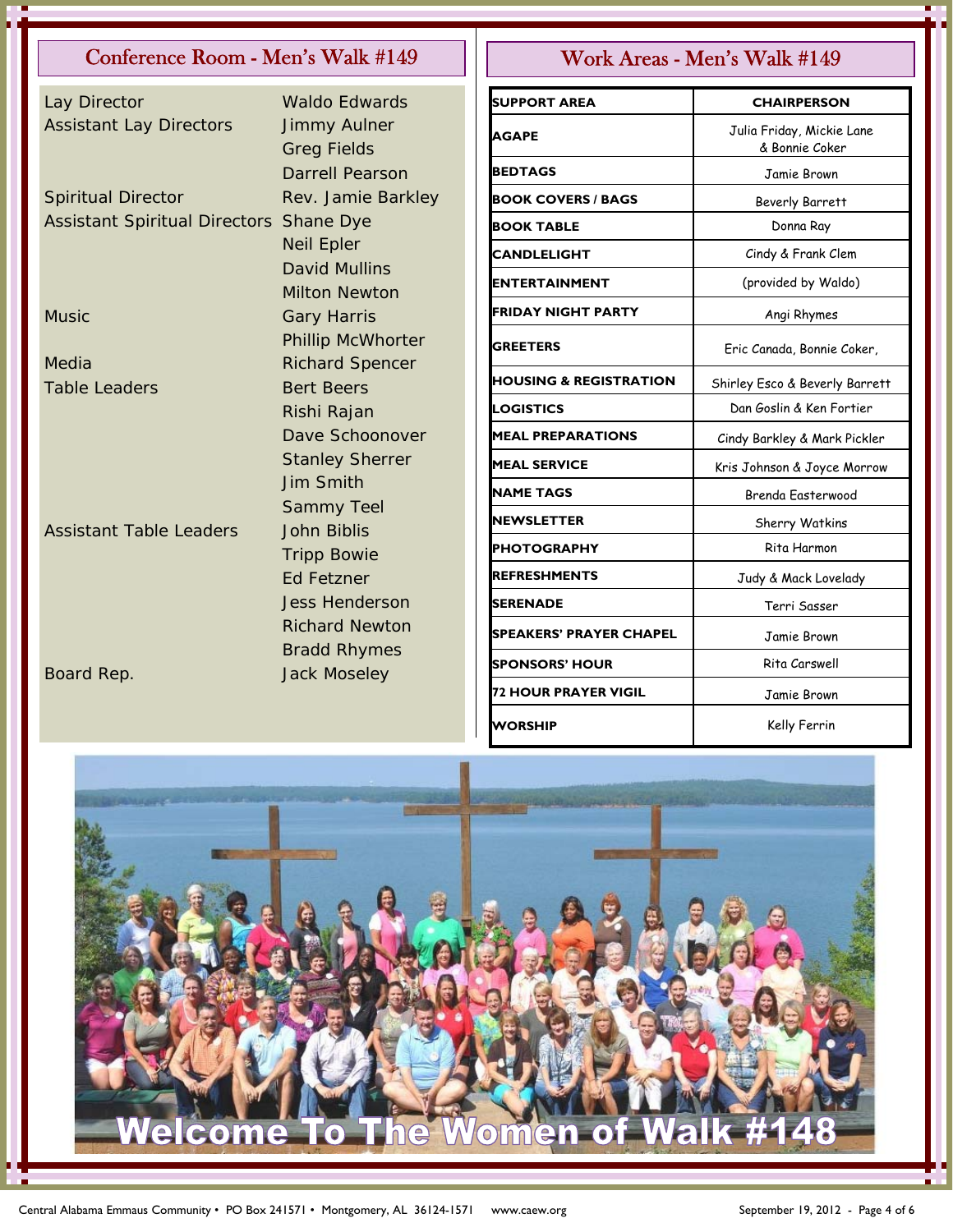

**LOST YOUR BADGE? Contact Brenda Easterwood at blyn56@gmail.com The cost to replace a lost badge is \$2.** 



### **NEWSLETTER EDITOR**

**Sherry Watkins, 334-320-7486 Sherry@Go2REassistant.com**  *(Be sure to put CAEW in the subject line)* **\*\*\*Please send articles, updates, cluster & reunion group photos and information to share with the Emmaus community.**

## Address, contact phone, or email changes?

Help keep your information updated. Go to

# www.CAEW.org

If you don't have email or computer access, call anyone in the Community to assist you with any update needed to your current address, phone or other information.

| <b>Emmaus Work</b><br><b>Area</b>      | <b>2012 Community</b><br><b>Board Representative</b> |
|----------------------------------------|------------------------------------------------------|
| 72 Hour Prayer Vigil                   | <b>Wendy Rajan</b>                                   |
| Agape                                  | Lynnie Kopp                                          |
| <b>Book Table</b>                      | <b>Pat Barnt</b>                                     |
| Candlelight                            | Don Ingram                                           |
| <b>Food Preparation</b>                | <b>Robert Turner</b>                                 |
| <b>Friday Night Party</b>              | <b>Tracie Starr</b>                                  |
| <b>Greeters</b>                        | <b>Kathy Nichols</b>                                 |
| <b>Housing and Registration</b>        | <b>Kathy Nichols</b>                                 |
| Logistics                              | Danny Sanford                                        |
| <b>Meal Service</b>                    | <b>Rita Carswell</b>                                 |
| Music & Media                          |                                                      |
| Photography                            | <b>Sharon Irish</b>                                  |
| <b>Refreshments</b>                    | <b>Tracie Starr</b>                                  |
| Serenade                               | <b>Michelle Granberry</b>                            |
| <b>Speaker's Prayer Chapel</b>         | <b>Wendy Rajan</b>                                   |
| Sponsor's Hour                         | <b>Kay Morris</b>                                    |
| <b>Supplies</b>                        | <b>Judy Lovelady</b>                                 |
| Worship                                | <b>Darrell Pearson</b>                               |
| Registrar - Men's                      | Jim Snyder                                           |
| Registrar - Women's                    | Lynn "Mo" Moseley                                    |
| Name Badge Coordinator                 | <b>Brenda Easterwood</b>                             |
| <b>Community Website Coordinator</b>   | <b>Allen Brewer</b>                                  |
| <b>Community Newsletter</b>            | <b>Sherry Watkins</b>                                |
| <b>Community Spiritual Director</b>    | Jamie Barkley                                        |
| <b>Community Lay Director</b>          | <b>Darrell Pearson</b>                               |
| <b>Community ALD</b>                   | Don Ingram                                           |
| <b>Community Treasurer</b>             | <b>Michelle Granberry</b>                            |
| <b>Community Secretary</b>             | <b>Sharon Irish</b>                                  |
| <b>Communications Coordinator</b>      | <b>Pat Barnt</b>                                     |
| <b>Community ASDs</b>                  | Dru Mattox, Mike Wells                               |
|                                        | & David Waldrop                                      |
| <b>Chrysalis Committee Chairperson</b> | <b>Angi Rhymes</b>                                   |